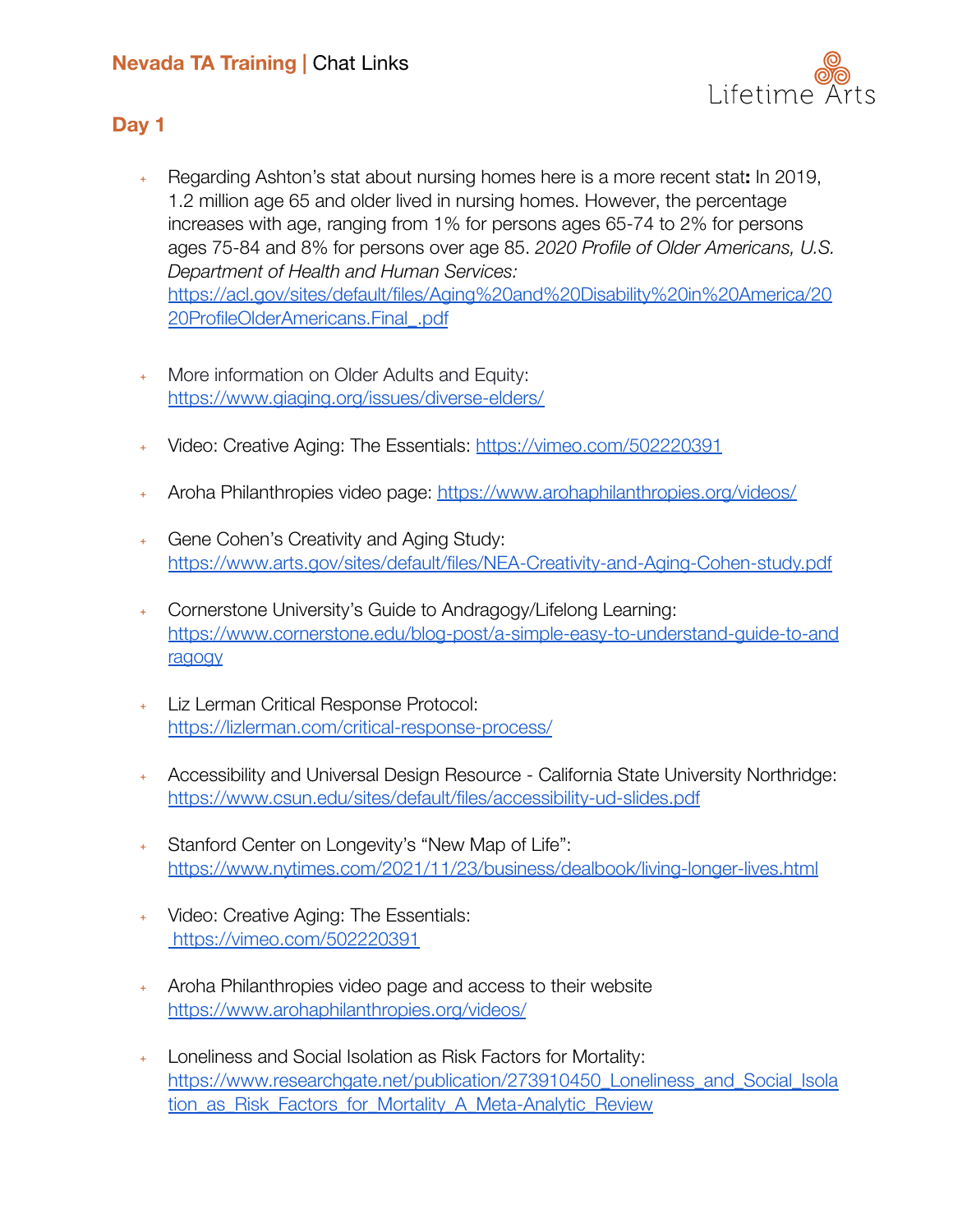

- ﹢ CDC Loneliness and Social Isolation Linked to Serious Health Conditions: <https://www.cdc.gov/aging/publications/features/lonely-older-adults.html>
- ﹢ Best Practices in Intergenerational Arts Education Program Design (PDF): [https://creativeagingportal.org/wp-content/uploads/Intergenerational-Programs-PD](https://creativeagingportal.org/wp-content/uploads/Intergenerational-Programs-PDF.pdf) [F.pdf](https://creativeagingportal.org/wp-content/uploads/Intergenerational-Programs-PDF.pdf)

#### Resources:

- + Cohen, Gene. (2006, April). The Creativity and Aging Study: The Impact of Professionally Conducted Cultural Programs on Older Adults, Final Report. [https://creativeagingresource.org/resource/the-creativity-and-aging-study-the-impa](https://creativeagingresource.org/resource/the-creativity-and-aging-study-the-impact-of-professionally-conducted-cultural-programs-final-report/) [ct-of-professionally-conducted-cultural-programs-final-report/](https://creativeagingresource.org/resource/the-creativity-and-aging-study-the-impact-of-professionally-conducted-cultural-programs-final-report/)
- + U.S. Census Bureau. (2017). 2017 National Population Projections Tables: Main Series. Retrieved from: [https://www.census.gov/data/tables/2017/demo/popproj/2017-summary-tables.ht](https://www.census.gov/data/tables/2017/demo/popproj/2017-summary-tables.html) [ml](https://www.census.gov/data/tables/2017/demo/popproj/2017-summary-tables.html)
- + Espinoza, Robert. (n.d.). M*eeting the needs of elders of color and LGBT elders.* Grantmakers in Aging. Retrieved from: <https://www.giaging.org/issues/diverse-elders/>

## **Day 2**

- Interesting stat from the Pew Research Center: Around 73% of older adults 65 and up use the internet, and the number is growing. But this demographic skews to the younger, more affluent end of the spectrum. There are of course also major systematic barriers to tech accessibility - broadband, lack of equipment, affordability of devices, etc. But the Pew study also revealed that older adults often feel intimidated by technology and really benefit from help from others to get online. [https://www.pewresearch.org/fact-tank/2021/04/02/7-of-americans-dont-use-the-i](https://www.pewresearch.org/fact-tank/2021/04/02/7-of-americans-dont-use-the-internet-who-are-they/) [nternet-who-are-they/](https://www.pewresearch.org/fact-tank/2021/04/02/7-of-americans-dont-use-the-internet-who-are-they/)
- ﹢ Older Adults Technology Services now part of AARP: <https://oats.org/> [https://seniorplanet.org/](https://oats.org/)
- + Tool for finding low cost broadband: <https://agingconnected.org/>
- ﹢ Example of phone dance programs for older adults: <http://www.dvpnyc.org/phone-classes/>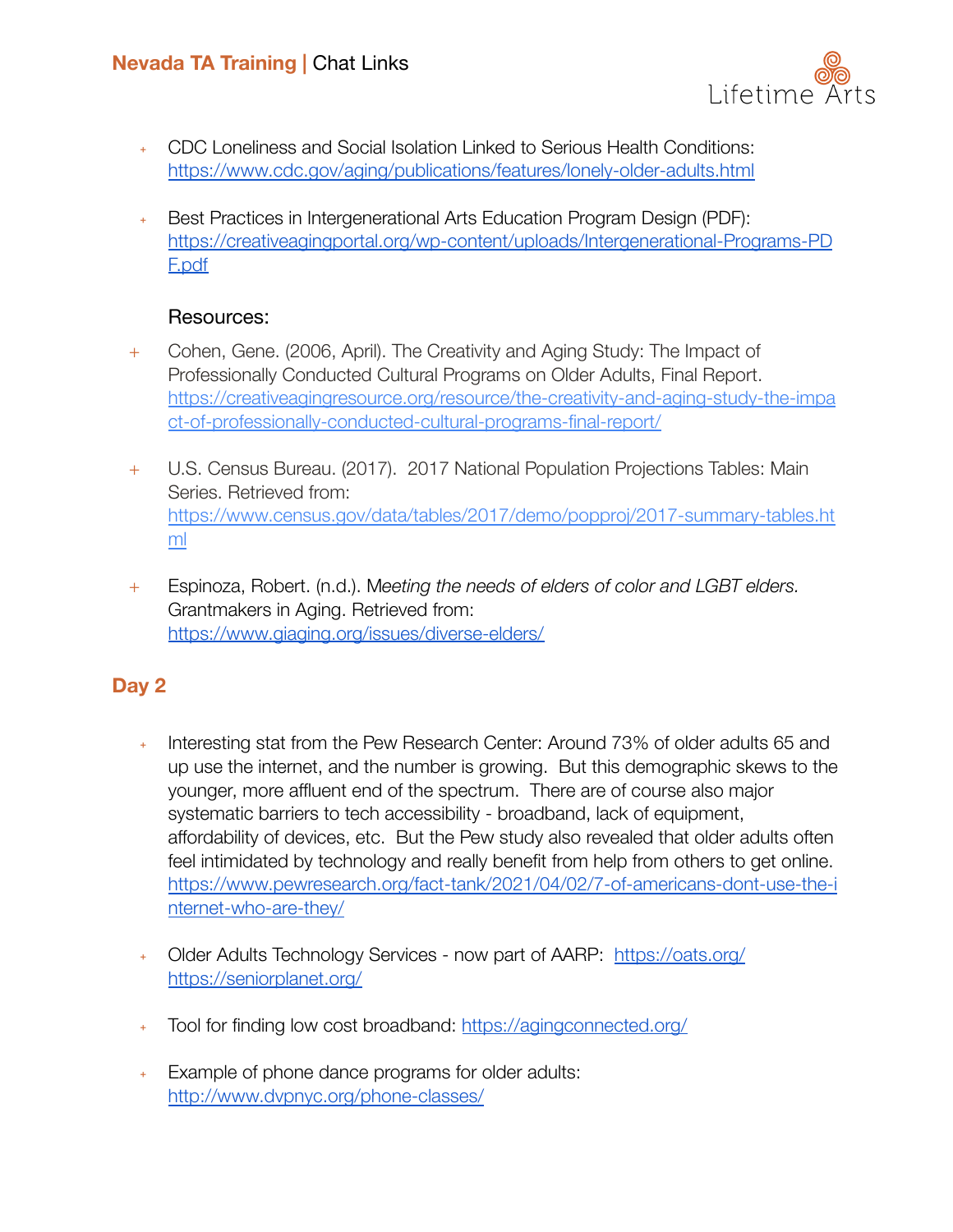

﹢ Kuntzmatrix

[https://artspaces.kunstmatrix.com/en/exhibition/6719307/la-vida-es-un-arte-55-20](https://artspaces.kunstmatrix.com/en/exhibition/6719307/la-vida-es-un-arte-55-2021) [21](https://artspaces.kunstmatrix.com/en/exhibition/6719307/la-vida-es-un-arte-55-2021)

# **Resources shared in Caitlin's Dance Demo Class:**

- ﹢ Understanding the five elements of dance: [https://www.kennedy-center.org/education/resources-for-educators/classroom-res](https://www.kennedy-center.org/education/resources-for-educators/classroom-resources/media-and-interactives/media/dance/do-you-wanna-dance/) [ources/media-and-interactives/media/dance/do-you-wanna-dance/](https://www.kennedy-center.org/education/resources-for-educators/classroom-resources/media-and-interactives/media/dance/do-you-wanna-dance/)
- ﹢ The Kennedy Center Digital Resource Library: [https://www.kennedy-center.org/education/resources-for-educators/classroom-res](https://www.kennedy-center.org/education/resources-for-educators/classroom-resources/) [ources/](https://www.kennedy-center.org/education/resources-for-educators/classroom-resources/)

# **Day 3**

- **Statistics from the Institute on Aging:** Sixty-five percent of older adults with long-term care needs rely exclusively on family and friends to provide assistance. (Another 30 percent supplement family care with paid assistance.) Care provided by family and friends can determine whether an older person can remain at home. In fact, 50 percent of the elderly who have a long-term care need however, have no family available to care for them are in nursing homes, while only 7 percent who have a family caregiver are in institutional settings. As of 2011, some 43.5 million adult family caregivers were taking care of someone 50+ years of age. Of these, 14.9 million were caring for someone with dementia. As more people live long enough to experience multiple health issues and dependency, more relatives will be facing this responsibility. In one Gallup survey, 55 percent of caregivers reported providing care for three years or more. Source: <https://www.ioaging.org/aging-in-america>
- ﹢ Teaching Artists Guild Website & Pay Rate Calculator: <https://teachingartists.com/pay-rate-calculator/> <https://teachingartists.com/>